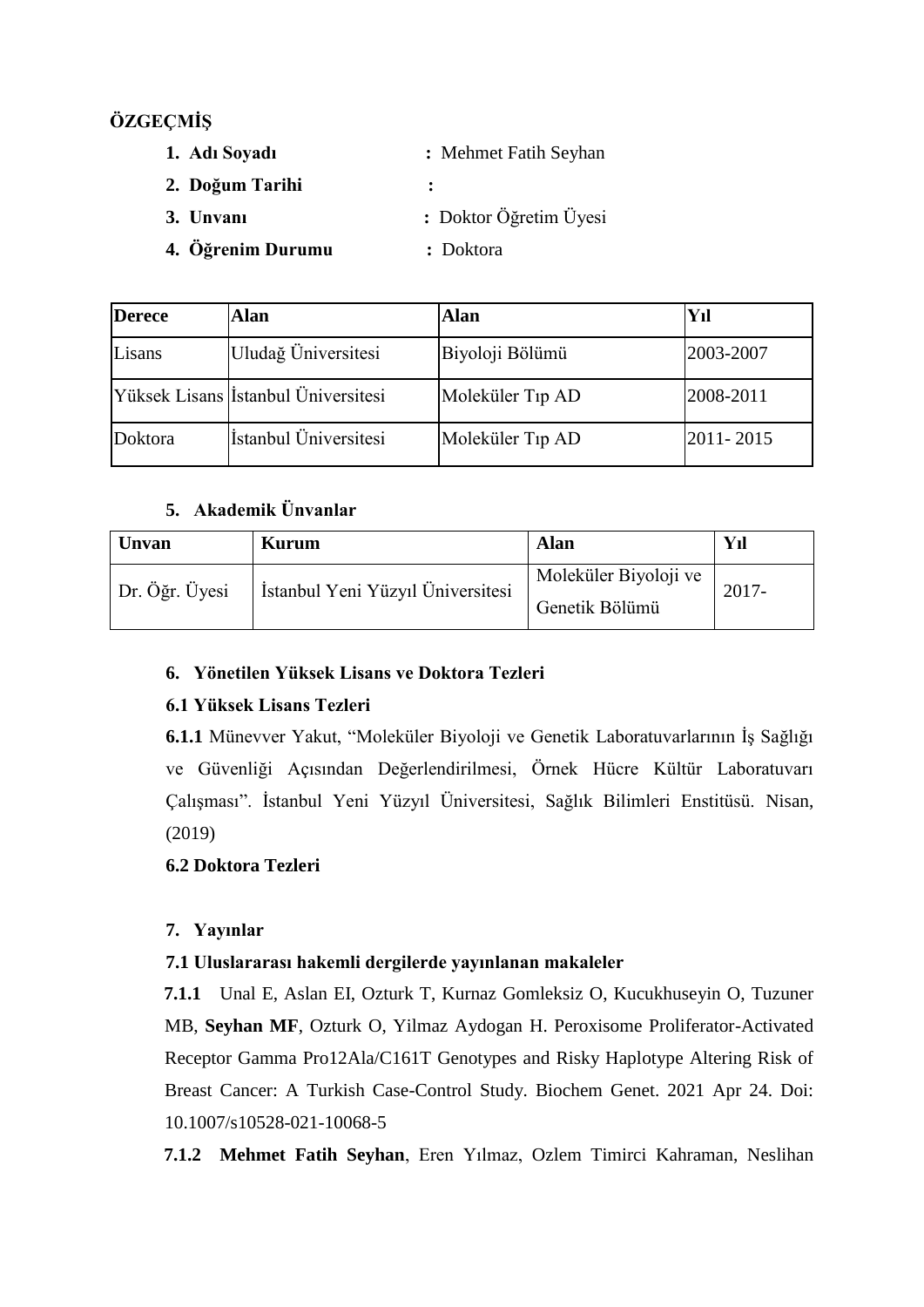Saygılı, Halil Ibrahim Kısakesen, Sema Gazioğlu, Ahmet C. Gören, Allison Pınar Eronat, Ayse Begum Ceviz, Tülin Oztürk, HulyaYılmaz-Aydogan, Oguz Ozturk. Different Propolis Samples, Phenolic Content and Breast Cancer Cell Lines: Variable Cytotoxicity Ranging from Ineffective Potent. IUBMB Life. 2018 Dec 27. doi: 10.1002/iub.1996.

**7.1.3** Fehmi Narter, Ayça Diren, Alper Kafkaslı, Allison P. Eronat, **M. Fatih Seyhan**, Hülya Yılmaz-Aydoğan, Sukran Sarıkaya, Seda Damla Hatipoğlu, Kemal Sarıca, Oguz Ozturk. Anatolian Propolis Prevents Oxalate Kidney Stones: Dramatic Reduction of Crystal Deposition in Ethylene-Glycol-Induced Rat Model. May 2018. Records of Natural Products 12(5):445-459. DOI 10.25135/rnp.48.17.11.075

**7.1.4** Bengu Tokat, Tulin Ozturk, **M. Fatih Seyhan**, Zerrin Calay, Sennur Ilvan, Mete B. Tuzuner, Oguz Ozturk, Hulya Yilmaz-Aydogan. Interactive Effects of Common Haplotypes of Two Leukocyte Diapedesis-Related Genes, LFA-1 and JAM-A on Breast Cancer. Int. J. Hem and Onc. Number:1 Vol:28 2018. doi: 10.4999/uhod.182031

**7.1.5 Mehmet Fatih Seyhan**, ErenYılmaz, Ozlem Timirci Kahraman, Neslihan Saygılı, Halil Ibrahim Kısakesen, Allison Pınar Eronat, Ayse Begum Ceviz, Sema Bilgic Gazioglu, Hulya Yılmaz-Aydogan, Oguz Ozturk. Anatolian Honey Is Not Only Sweet but Can Also Protect from Breast Cancer: Elixir for Women from Artemis to Present. IUBMB Life. 2017Jul 10.

**7.1.6** Mete Bora Tuzuner, Tulin Ozturk, Allison Pınar Eronat, **Fatih Seyhan**, Halil Ibrahim Kısakesen, Zerrin Calay, Sennur Ilvan, Hande Turna, Hulya Yılmaz-Aydogan, Hakan Bermek, Oguz Ozturk. Evaluation of Local CYP17A1 and CYP19A1 Expression Levels as Prognostic Factors in Postmenopausal Invasive Ductal Breast Cancer Cases. Biochem Genet . 2016 Jun 30.

**7.1.7** Ozturk T, Kucukhuseyin O, Eronat AP, Tuzuner MB, Daglar-Aday A, Saygili N, Kisakesen HI, **Seyhan F**, Velidedeoğlu M, Calay Z, Ilvan Ş, Yilmaz-Aydoğan H, Ozturk O, Isbir T. Preliminary Study: Prominent miRNAs of Breast Malignant Tissues Compared to Normal Tissues in Turkish Patients with Breast Cancer. AnticancerRes. 2015 Oct;35(10):5425-32.

**7.1.8** Kurt-Sirin O, Yilmaz-Aydogan H, Uyar M, **Seyhan MF**, İsbir T, Can A. Combined Effects of Collagen Type I Alpha1 (COL1A1) Sp1 Polymorphism and osteoporosis risk factors on bone mineral density in Turkish Postmenopausal Women. Gene. 2014 May 1;540(2):226-31.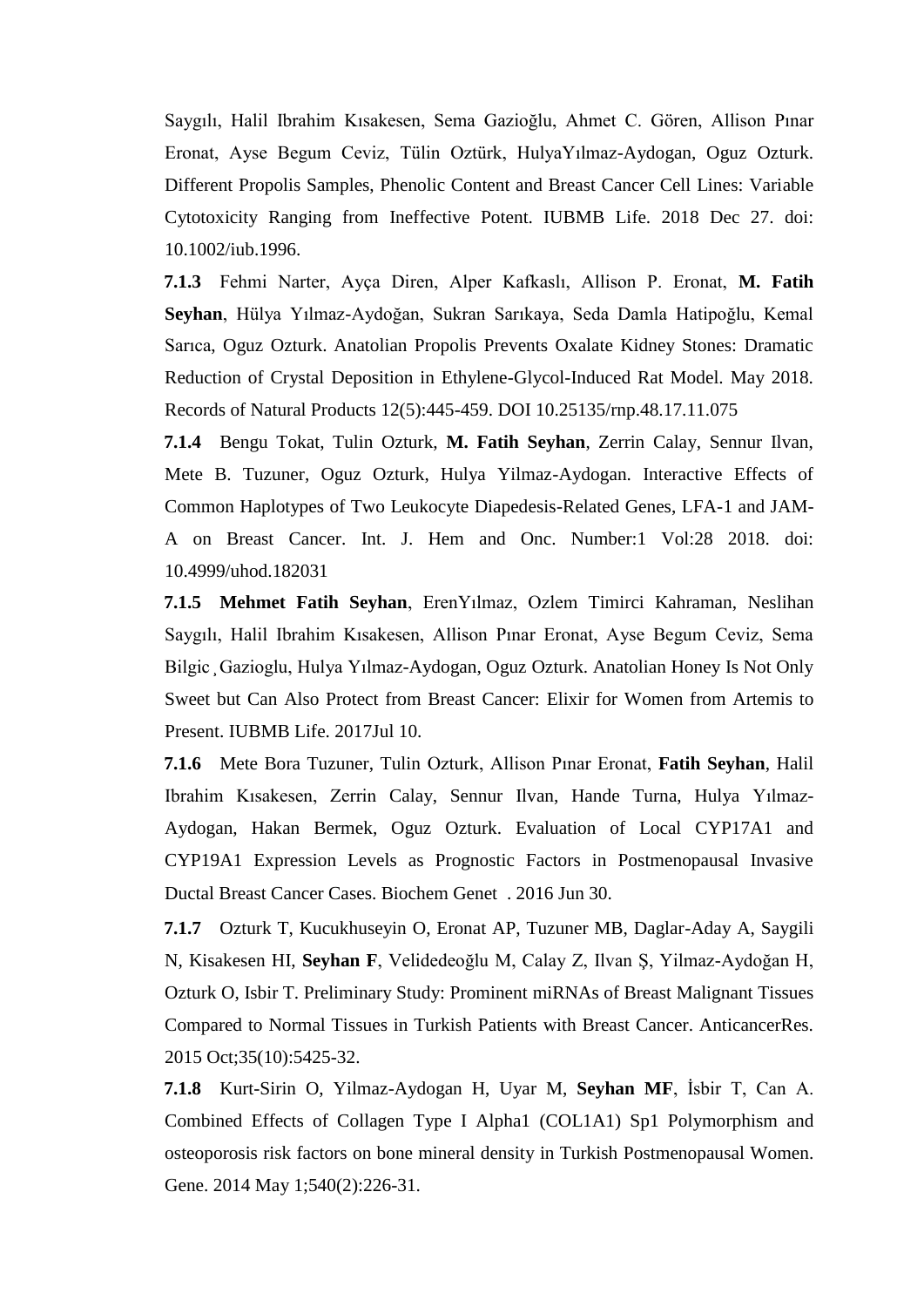**7.1.9** Canbay E, Kahraman OT, Bugra D, Caykara B, **Seyhan MF**, Bulut T, Yamaner S, Ozturk O. Increased gastric cancer risk with PTEN IVS4 polymorphism in a Turkish Population. Genet Test Mol Biomarkers. 2013 Mar;17(3):249-53.

**7.1.10** Ozturk O, Canbay E, Kahraman OT, **Fatih Seyhan M**, Aydogan F, Celik V, Uras C. HER2 Ile655Val and PTEN IVS4 polymorphisms in patients with breast cancer. Mol Biol Rep. 2013 Feb;40(2):1813-8.

**7.1.11** Dağlar-Aday A, Toptaş B, Oztürk T, **Seyhan F**, Saygılı N, Eronat AP, Akadam-Teker B, Yılmaz-Aydoğan H, Aksoy F, Oztürk O. Investigation of BRAF V600E Mutation in Papillary Thyroid Carcinoma and Tumor-Surrounding Nontumoral Tissues. DNA Cell Biol. 2013 Jan;32(1):13-8.

**7.1.12** Canbay E, Kahraman OT, [Bugra D,](http://www.ncbi.nlm.nih.gov/pubmed?term=Bugra%20D%5BAuthor%5D&cauthor=true&cauthor_uid=23062208) [Caykara B,](http://www.ncbi.nlm.nih.gov/pubmed?term=Caykara%20B%5BAuthor%5D&cauthor=true&cauthor_uid=23062208) **[Seyhan MF](http://www.ncbi.nlm.nih.gov/pubmed?term=Seyhan%20MF%5BAuthor%5D&cauthor=true&cauthor_uid=23062208)**, [Bulut T,](http://www.ncbi.nlm.nih.gov/pubmed?term=Bulut%20T%5BAuthor%5D&cauthor=true&cauthor_uid=23062208) Yamaner S, **[Ozturk O](http://www.ncbi.nlm.nih.gov/pubmed?term=Ozturk%20O%5BAuthor%5D&cauthor=true&cauthor_uid=23062208)**. Association between PTEN IVS4 polymorphism and development of colorectal cancer in a Turkish Population. Expert Opin Ther [Targets.](http://www.ncbi.nlm.nih.gov/pubmed/23062208) 2013 Jan;17(1):1-6.

**7.1.13** Kurt O, Yilmaz-Aydogan H, Uyar M, Isbir T, **Seyhan MF**, Can A. Evaluation of  $ER\alpha$  and VDR gene polymophisms in relation to bone mineral density in Turkish Postmenopausal Women. Mol. Biol Rep. 2012 Jun;39(6):6723-30. Epub 2012 Feb 7.

**7.1.14** Ozbek YK, Oztürk T, Tüzüner BM, Calay Z, Ilvan S, **Seyhan FM**, Kisakesen HI, **Oztürk O,** Isbir T. Combined Effect of CYP1B1 Codon 432 Polymorphism and N-Acetyltransferase 2 Slow Acetylator Phenotypes in Relation to Breast Cancer in theTurkish Population. Anticancer Res. 2010 Jul;30(7):2885-9.

## **7.2 Uluslararası bilimsel toplantılarda sunulan ve bildiri kitabında (Proceeedins) basılan bildiriler.**

**7.2.1** Dilara Dinç, **Mehmet Fatih Seyhan,** Oya Aktören. Kurkumin, Aloin, MTA'nın İnsan Dental Pulpa Kök Hücrelerinde Sitotoksisitelerinin İncelenmesi. Türk Diş Hekimleri Birliği 25. Uluslararası Diş Hekimliği Kongresi. 4-7 Eylül 2019 (*Sözlü Sunum*)

**7.2.2 Mehmet Fatih Seyhan**, Ayça Diren. Polyphenolic and Anti-carcinogenic Characteristics of Fermented Black Mulberries from Turkey. International Multidisciplinary Symposium on Drug Research & Development. Malatya, Turkey. 1- 4 July 2019. (*Sözlü Sunum*)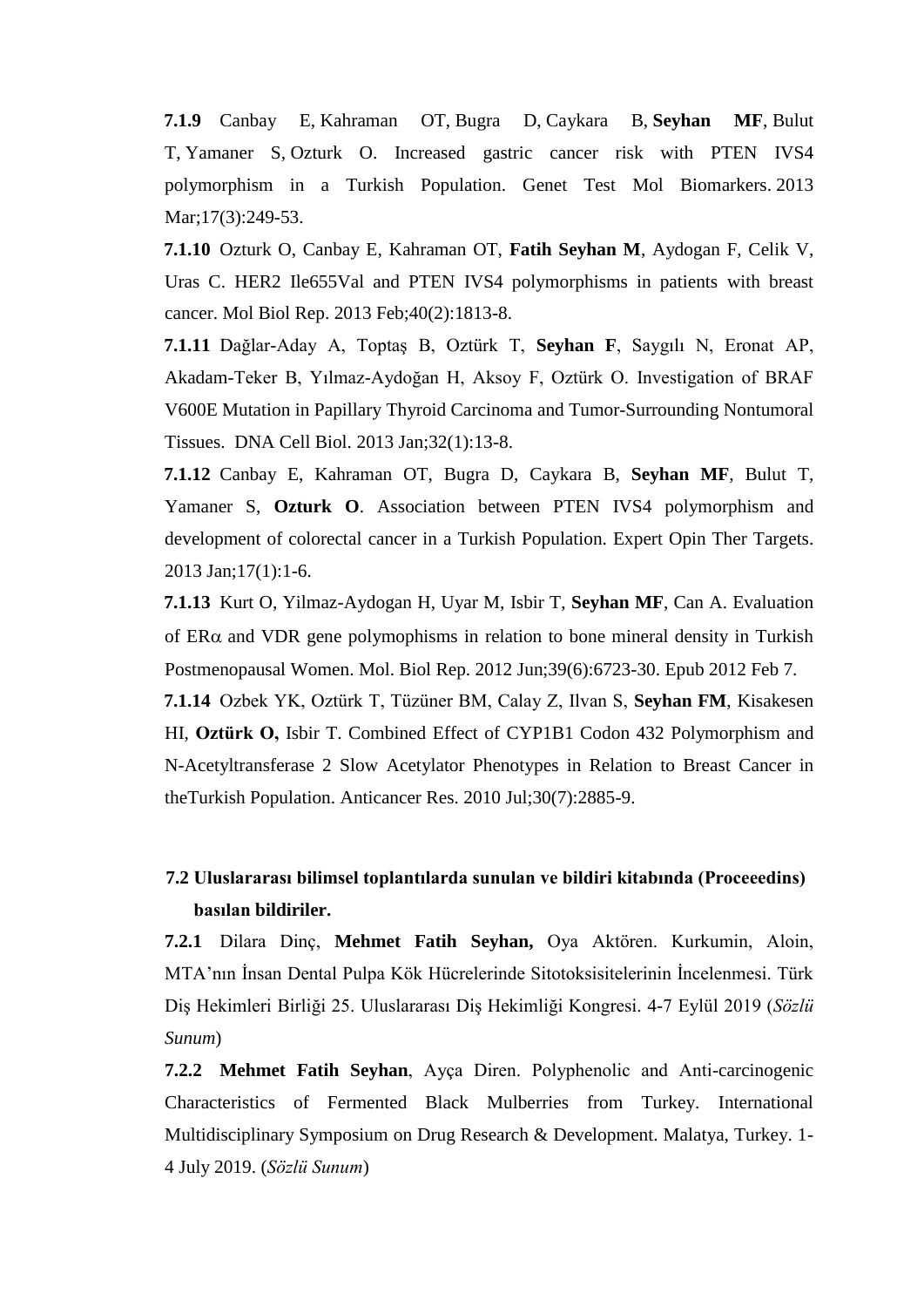**7.2.3 Mehmet Fatih Seyhan**, Ayça Diren. Comparison of Polyphenolic Characteristics and Cytotoxic Activities of Fermented Morus alba Cultivars from Turkey. International Conference on Agronomy and Food Science and Technology. Istanbul, Turkey. 20-21 June 2019. (*Sözlü sunum*)

**7.2.4 Mehmet Fatih Seyhan**, Esra Eroğlu-Özkan, Özlem Kurt-Şirin, Phenolic Profile Characterization By LC-MS/MS Analysis And Antitumor Activities of Different Types Of Pomegranate Extracts Cultivated in Turkey On MCF-7 And MCF-10A Cell Lines. Uluslarası 7. İlaç Kimyası: İlaç Etkin Maddesi Tasarımı, Sentezi, Üretimi ve Standardizasyonu Kongresi. Antalya, Türkiye. 14-17 Mart 2019. (*Sözlü sunum*)

**7.2.5 Mehmet Fatih Seyhan**, Hülya Yılmaz-Aydoğan, Ayça Diren, Ozlem Timirci - Kahraman, OğuzÖztürk. Investigation of anticarcinogenic effect of polyphenol combinations as a drug on MCF-7 and MCF-10A cell line.  $1<sup>th</sup>$  International Cell Death Research Congress-Turkey. 4-7 May 2016 (*Sözlü Sunum*)

**7.2.6** Özlem Timirci Kahraman, **Mehmet Fatih Seyhan**, Neslihan Saygılı, Halil İbrahim Kısakesen, Allison Pinar Eronat, Hülya Yılmaz-Aydoğan, Sema Bilgic, Oğuz Öztürk. The Potential Effects of Propolis on Apoptosis and Cell Cycle Pathways in Her2-positive Breast Cancer Cells. 1<sup>th</sup> International Cell Death Research Congress-Turkey. 4-7 May 2016 (*Poster Sunumu*)

**7.2.7 Mehmet Fatih Seyhan,** Özlem Timirci-Kahraman, Halil İbrahim Kısakesen, Esra Unal, Allison P. Eronat, Eren Yilmaz, Tülin Öztürk, Neslihan Saygılı, Sema Gazioğlu, Hülya Yılmaz-Aydoğan, Oğuz Öztürk. Turkish Honey Is Not Only Sweet, Yet Also Anti-carcinogenic: Prominent Effects of Nonfloral Honey With Respect to Floral Honey on Breast Cancer Cell Lines. IVEK 2<sup>nd</sup> International Convention of Pharmaceuticals and Pharmacies. 27-29 November 2015. Istanbul, Turkey (*Poster Sunumu*)

**7.2.8 M.F. Seyhan**, A. Diren, H. Yilmaz-Aydoğan, O. Ozturk. The effects of flavonoids and phenolic compounds in propolis on the whole genome expression of MCF-7 and MCF-10A cells lines.  $20<sup>th</sup>$  World Congress on Advances in Oncology and 18<sup>th</sup> International Symposium on Molecular Medicine. 8-10 October 2015. Athens, Greece (*Poster Sunumu*)

**7.2.9** Oğuz Öztürk, Ozlem Timirci-Kahraman, Neslihan Saygılı, Eren Yilmaz, **Mehmet Fatih Seyhan**, Allison Pinar Eronat, Ayça Diren, Halil Ibrahim Kisakesen, Mete Bora Tuzuner, Hulya Yilmaz-Aydogan, Tulin Ozturk. Anticancer activity of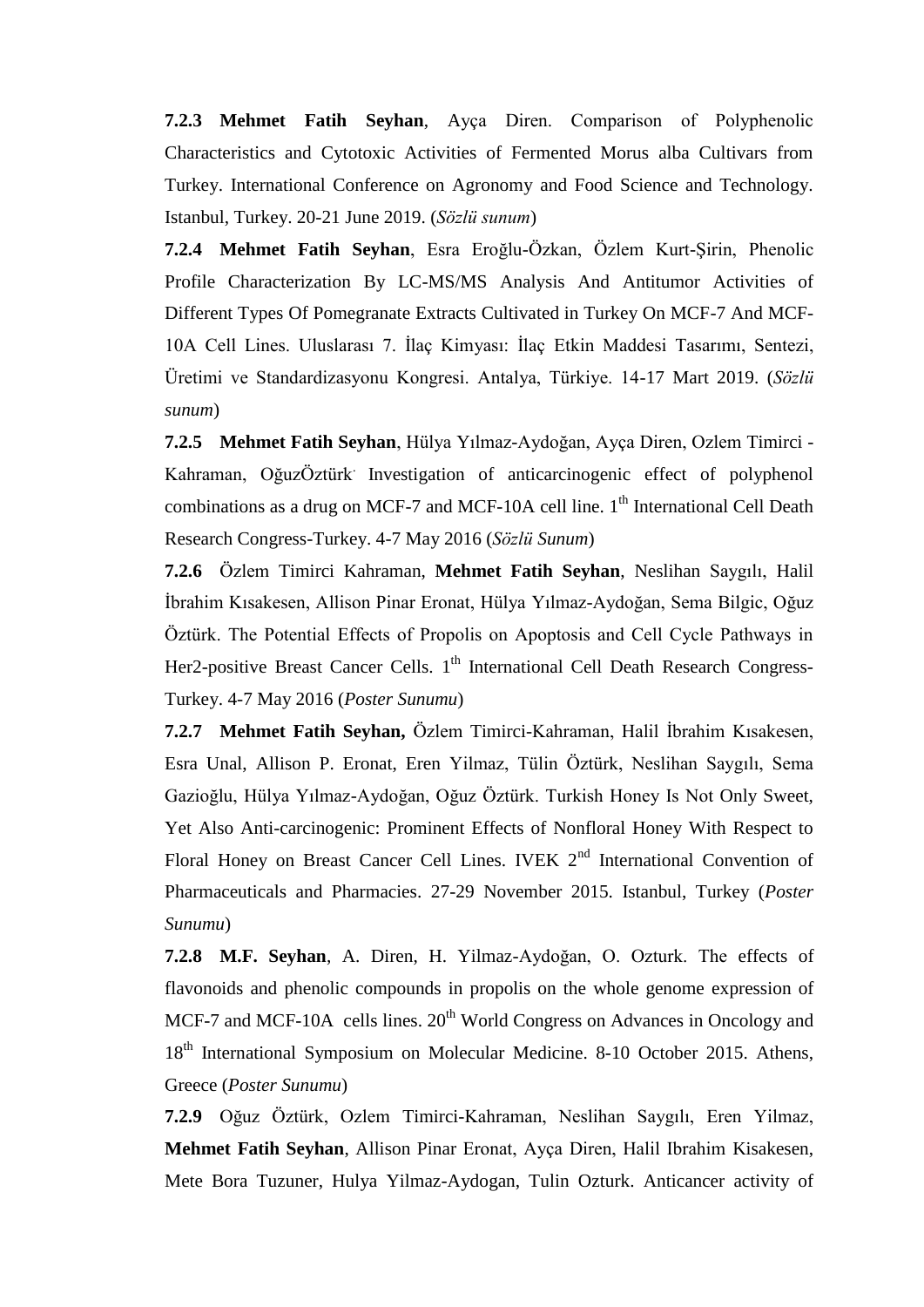propolis with different botanic origin in human breast cancer MCF7, SKBR3 AND MDAMB231 cells. 2014 Annual Conference & Exhibition, Functional Foods, Nutraceuticals, Natural Health Products and Dietary Supplements. 14-17 October 2014, Istanbul-Turkey. (*SözlüSunum*)

**7.2.10 M.F. Seyhan**, O. Kurt, L.M. Yurdum, O. Kucukhuseyin, A.P. Eronat, O.T. Kahraman, M.B. Tuzuner, O. Ozturk. Investigation of CYP1A2\*F and CYP1A2\*D gene polymorphims in Turkish breast cancer patients. The 5th EMBO Meeting 2013, 21-24 September 2013, Amsterdam, Netherlands.(*Poster Sunumu*)

**7.2.11** O. Kucukhuseyin, K. Yanar, E. Aygun, A. Verim, S. Turan, N.E. Ozkan, E.H. Karagedik, **M.F. Seyhan**, A. Ergen, O. Ozturk, U. Cakatay, S. Aydin, I. Yaylim. The effects of Receptor for Advanced Glycation End products (RAGE) Gly82Ser variants on theformation of FRAP oxidant parameteres in laryngeal cancer patients. The 5th EMBO Meeting 2013, 21-24 September 2013, Amsterdam, Netherlands. (*Poster Sunumu*)

**7.2.12** T. Öztürk, Ö. Küçükhüseyin, M.B. Tüzüner, A. Dağlar, N. Saygılı, F. Seyhan, O. Öztürk Alterations of some breast cancer related miRNA expression levels in ER positive breast cancer cases: A retrospective study. The 5th EMBO Meeting 2013, 21- 24 September 2013, Amsterdam, Netherlands. (*Poster Sunumu*)

**7.2.13** Mete Bora Tuzuner, Ozlem Timirci-Kahraman, Neslihan Saygili, Halil Ibrahim Kisakesen, ErenYilmaz, Hulya Yilmaz-Aydogan, Sema Bilgic, Tulin Ozturk, **Mehmet Fatih Seyhan**, Allison Pindar Eronat, Oguz Ozturk. The Effect of Apis Mellifera's Propolis on Cell Cycle Pathway in MCF7 Breast Cancer Cell Line. Miami 2013 Winter Symposium – The Molecular Basis of Metabolism and Nutrition JW Marriott Marquis Miami, Miami, FL, USA February 10-13, 2013(*Poster Sunumu*)

**7.2.14** Ozlem Timirci Kahraman, **M. Fatih Seyhan**, Emel Canbay, Cihan Uras, Hilal Unal, Turgay Isbir, Oguz Ozturk. HER2 ILE655VAL POLYMORPHISM AND RISK OF BREAST CANCER IN TURKISH WOMEN" IV. International Congress of Molecular Medicine, 27-30 Haziran 2011, Istanbul, TURKEY (*SözlüSunum*).

**7.2.15** Kurt, O., Yilmaz Aydoğan, H., Uyar, M., **Seyhan, M. F.,** Can, A., Isbir, T., Association between beta3-adrenergic receptor gene polymorphism with body mass index and bone mineral density in Turkish postmenopausal women. IV. International Congress of Molecular Medicine From Cell to Bedside, Abstract Book, 190, p.84, 27- 30 June 2011, Istanbul, TURKEY. (*Poster Sunumu*)

**7.2.16** Kurt, O., Aydogan H. Y., Uyar, M., **Seyhan, M. F.,**Isbir, T., Can, A.,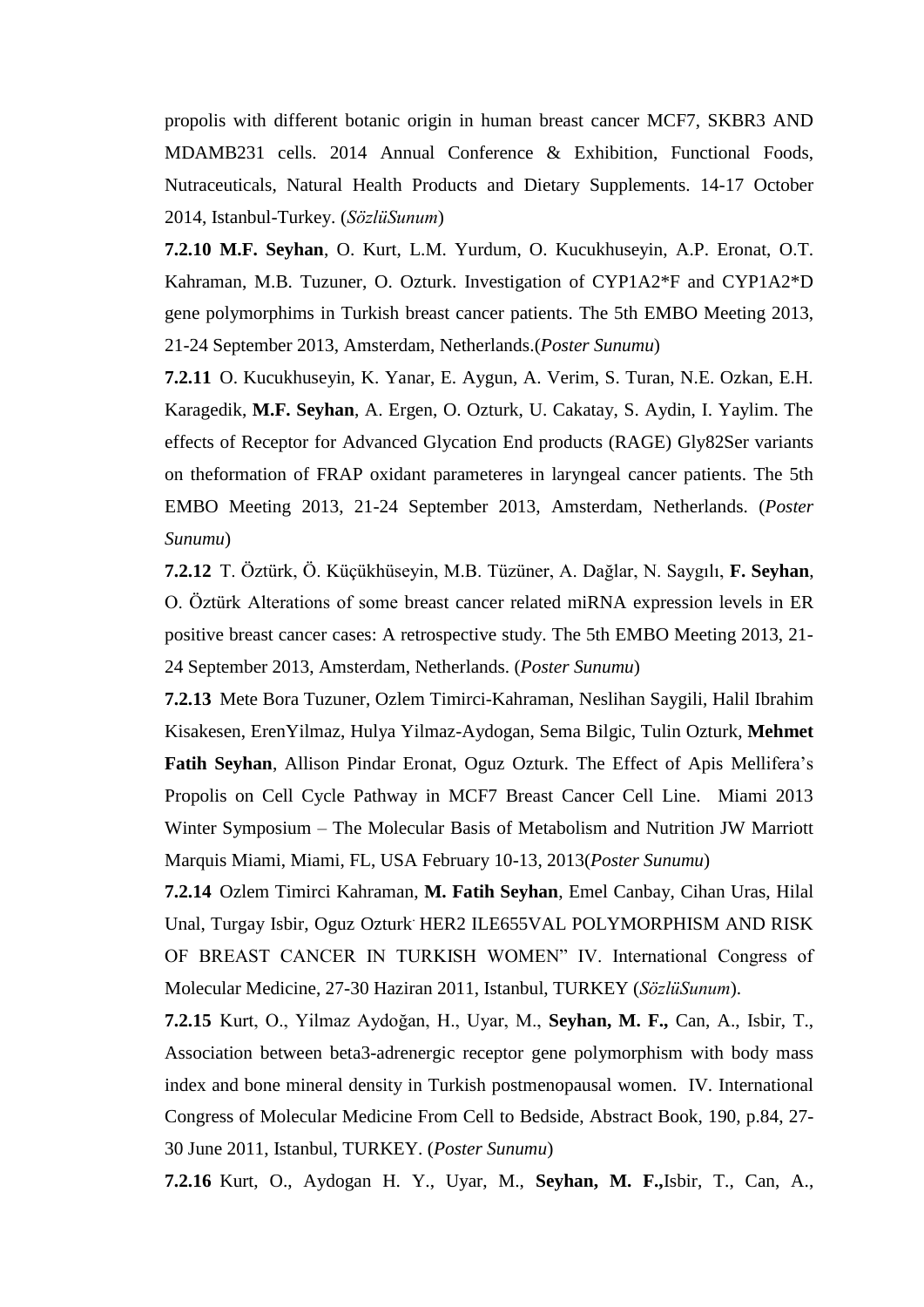Association between collagen type I  $(\alpha)$ 1 (*COL1A1*) gene polymorphism with bone mineral density in Turkish postmenopausal women. ECCEO11- IOF European Congress on Osteoporosis and Osteoarthritis, Osteoporosis International with other metabolic bone diseases, Vol 22, Suppl. 1, S180-S181 (2011), 23-26 March 2011 Valencia-Spain (*Poster Sunumu*).

#### **7.3 Ulusal hakemli dergilerde yayımlanan makaleler**

**7.3.1** Özlem Kurt-Şirin, Hülya Yılmaz-Aydoğan, Mehmet Uyar, Mehmet Fatih Seyhan, Turgay İşbir, Ayşe Can. Association between β3-adrenergic receptor (ADRB3) gene polymorphism with body mass index and bone mineral density in Turkish postmenopausal women. İstanbul Ecz. Fak. Derg. 45(1) 2015 pp 7-18.

#### **7.4 Ulusal bilimsel toplantılarda sunulan ve bildiri kitabında basılan bildiriler**

**7.4.1** Ayşe Begüm Ceviz, **Mehmet Fatih Seyhan**, Eren Yılmaz, Özlem Timirci Kahraman, Neslihan Saygılı, Halil İbrahim Kısakesen, Allison Pınar Eronat, Sema Bilgiç Gazioğlu, Hülya Yılmaz Aydoğan, Oğuz Öztürk. Çam İçerikli Ballar Çiçek Ballarına Göre Daha Mı Antikarsinojenik? 3. İVEK Uluslararası İlaç ve Eczacılık Kongresi. 26-29 Nisan 2017, İstanbul. (*Poster sunumu*)

**7.4.2** Ayça Diren, Sinem Raday, Özlem Kurt, Esra Eroğlu, **M. Fatih Seyhan,** A. Begüm Ceviz, Oğuz Öztürk, Hülya Yılmaz-Aydoğan. Mayalı Morus alba ve Morus nigra Ekstraktlarının Meme Kanseri Hücre Soyunda Anti-Karsinojenik Etkilerinin İncelenmesi. 2. İVEK Uluslararası İlaç ve Eczacılık Kongresi. 27-29 Kasım 2015, İstanbul. (*Poster sunumu*)

**7.4.3** Sinem Raday, Ayça Diren, Özlem Kurt, Esra Eroğlu, **M. Fatih Seyhan,** Esra Ünal, Oğuz Öztürk, Hülya Yılmaz-Aydoğan. Türkiye Orijinli Morus nigra meyvelerinin MCF-7 Meme Kanseri Hücre Soyunda Sitotoksik ve Apoptotik Etkilerinin Araştırılması. . 2. İVEK Uluslararası İlaç ve Eczacılık Kongresi. 27-29 Kasım 2015, İstanbul. (*Poster sunumu*)

**7.4.4** Bengü Tokat, Deniz Kanca, Tülin Öztürk, **Mehmet Fatih Seyhan**, Zerrin Calay, Şennur İlvan, Özlem Kurnaz-Gömleksiz, Hülya Yılmaz-Aydoğan, Oğuz Öztürk. Meme Kanseri Hastalarında JAM-A ve LFA-1 Gen Varyasyonlarının Etkisinin İncelenmesi. 27. Ulusal Biyokimya Kongresi. 3-6 Kasım 2015, Antalya. (*Poster Sunumu*)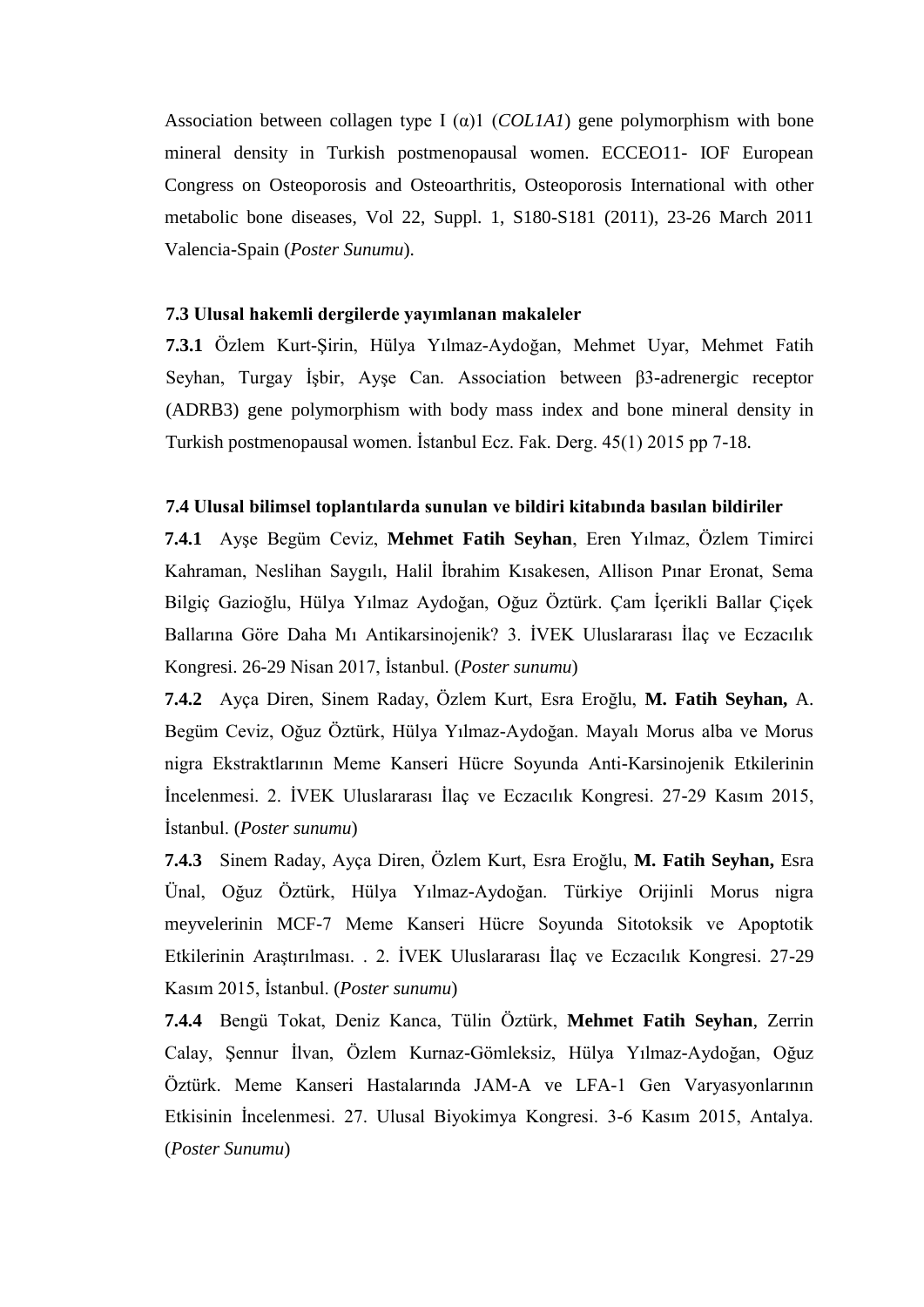**7.4.5** Özlem Timirci-Kahraman, **Mehmet Fatih Seyhan,** Halil İbrahim Kısakesen, Allison Pınar Eronat, Ayça Diren, Neslihan Saygılı, Eren Yılmaz, Hülya Yılmaz-Aydoğan, Tülin Öztürk, Oğuz Öztürk. Propolisin Antikarsinojenik Etkilerinin Hücre Siklusu Yolağı Üzerinde Metastatik Meme Kanseri Hücrelerinde İncelenmesi. 27. Ulusal Biyokimya Kongresi. 3-6 Kasım 2015, Antalya. (*Poster Sunumu*)

**7.4.6** Özlem Timirci-Kahraman, Neslihan Saygılı, Mehmet Fatih Seyhan, Eren Yılmaz, Halil İbrahim Kısakesen, Allison Pınar Eronat, Mete Bora Tüzüner, Hülya Yılmaz-Aydoğan, Tülin Öztürk, **Oğuz Öztürk**. Propolisin Apoptoz İlişkili Yolaklar Üzerindeki Etkilerinin ER+ Meme Kanseri Hücre Soyunda İncelenmesi. Uluslararası Katılımlı 1. Hücre Ölümü Araştırma Kongresi, 30 Ekim-3 Kasım 2013, Çeşme, İzmir (*Sözlü Sunum*).

**7.4.7** Ozlem Timirci Kahraman, Neslihan Saygılı, Halil İbrahim Kısakesen, Eren Yılmaz, Hülya Yılmaz Aydoğan, Sema Bilgiç, Tülin Öztürk, **Mehmet Fatih Seyhan**, Allison Pınar Eronat, Mete Bora Tüzüner, Oğuz Öztürk. MCF7 Meme Kanseri Hücre Soyunda Tüm Genom Ekspresyonu Üzerinde Farklı Coğrafik Orijinli Propolislerin Etkisinin Araştırılması. 10. Ulusal Tıbbi Genetik Kongresi. 19-23 Aralık 2012 (*Sözlü Sunum*).

**7.4.8** Neslihan Saygılı, Ozlem Timirci Kahraman, Halil İbrahim Kısakesen, Eren Yılmaz, Hülya Yılmaz Aydoğan, Sema Bilgiç, Tülin Öztürk, Mehmet Fatih Seyhan, Allison Pınar Eronat, Mete Bora Tüzüner, **Oğuz Öztürk**. "Farklı coğrafik orijinli propolislerin MCF7 meme kanseri hücrelerindeki miRNA ekspresyon propolisine etkileri" Multidisipliner Kanser Kongresi 13-16 Aralık 2012 (*Sözlü Sunum*).

**7.4.9** Canbay E, Ozturk O, Buğra D, Yamaner S, Timirci T, **Seyhan MF**, Balık E, Akyüz A, Bulut T: PTEN ve HER2 polimorfizmlerinin kolorektal kanser riski ve prognozuna etkileri. XIII. Ulusal Kolon ve Rektum Cerrahisi Kongresi(*Sözlü Sunum*).

**7.4.10** Timirci-Kahraman O, **Seyhan MF**, Canbay E, Uras C, Unal H, Ozturk O. Role of PTEN Polymorphisms in Breast Cancer. 2. DETAE GÜNLERİ, 8-9 Kasın 2010. (*Poster Sunumu*).

**7.4.11** Sozen S, Agachan B, Zeybek U, **Seyhan MF**, Isbir S, Isbir T. Effect of Apurinic/Apirimidic Endonuclease(APE1) Gene Polymorphism in Coroner Artery Desease. 15-16 October 2009 (*Poster Sunumu*).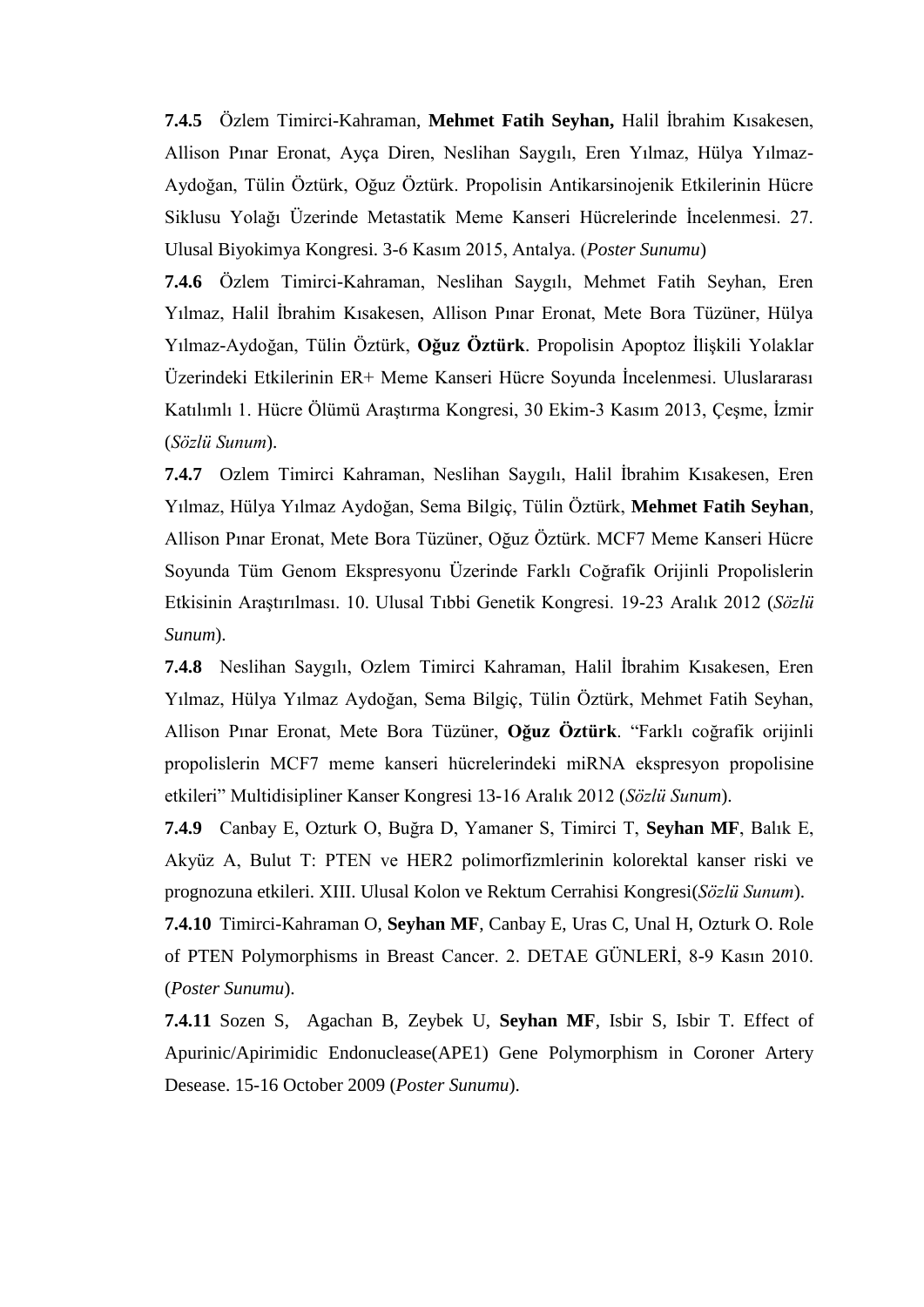#### **8. Projeler**

**8.1** Bazı Polifenolik Bileşiklerin Meme Kanseri Üzerine Etkisinin İncelenmesi. Proje yürütücüsü: Araş. Gör. Dr. Özlem Kurt. Yardımcı Araştırıcılar: Prof. Dr. Oğuz Öztürk, Prof. Dr. Hülya Yılmaz Aydoğan, Prof. Dr. Ayşe Can, Araş. Gör. Dr. Esra Eroğlu Özkan, Araş. Gör. Dr. Özlem Timirci Kahraman, Msc. **Mehmet Fatih Seyhan**, Bio. Eren Yılmaz, İ.Ü. BAP normal 29355 no.lu proje

**8.2** "Türkiye'de Yetişen Farklı Kültürlere Ait Punicagranatum (Nar) Meyvelerinden Hazırlanan Ekstrelerin Meme Kanseri Hücreleri Üzerine Etkileri" Proje yürütücüsü: Araş. Gör. Dr. Esra Eroğlu Özkan. Yardımcı Araştırıcılar: Prof. Dr. Oğuz Öztürk, Prof. Dr. Hülya Yılmaz Aydoğan, Prof. Dr. Ayşe Can, Araş. Gör. Dr. Özlem Kurt, Araş. Gör. Dr. Özlem Timirci Kahraman, Msc. **Mehmet Fatih Seyhan**, Bio. Eren Yılmaz, İ.Ü. BAP normal 29383 no.lu proje

**8.3** Propolisin periodontal ligaman fibroblast hücreleri üzerine sağkalım (canlılık) ve antienflamatuar etkilerinin araştırılması. Yürütücü: E. Bahar İnce, Danışman: Oğuz Öztürk, Bursiyer: **Mehmet Fatih Seyhan**. TÜBİTAK 2014

**8.4** Fenamil, FGF-2 ve MTA Materyallerinin İnsan Pulpa Kök Hücreleri Üzerine Etkileri. Proje Yürütücüsü: Prof. Dr. Oya Aktören, Yardımcı Araştırıcı: Mehmet Fatih Seyhan. İ.Ü. BAP Proje No:34036

**8.5** C-Phycocyanin Ve Flavonoid Kombinasyonlarının Mda-Mb-231 Hücre Hattı Üzerindeki Antikarsinojenik Etkilerinin Belirlenmesi. Proje Yürütücüsü: Rumeysa Fatma Balaban, Danışman: **M. Fatih Seyhan**. Tübitak 2209-A 2020-2021

**8.6** Aloinin Mda-Mb-231 Hücre Hattındaki Antianjiyogenik Etkinliğinin Belirlenmesi. Proje Yürütücüsü: Talat Yasin Acar. Danışman: **M. Fatih Seyhan**. Tübitak 2209-A 2020-2021

**8.7** MCF-7 Hücre Hattına Uygulanan Kurkuminin DCR2/TRAIL-R4 Ekspresyonu Üzerine Etkisinin Belirlenmesi. Proje Yürütücüsü: Erkan Çelik. Danışman: **M. Fatih Seyhan.** Tübitak 2209-A 2020-2021

#### **9 Bilimsel Kuruluşlara Üyelikler**

- **9.1** Türk Moleküler Tıp Derneği
- **9.2.** Hücre Ölümü Araştırma Derneği
- **9.3** Adli Biyoloji-Genetik ve Gen Hukuku Derneği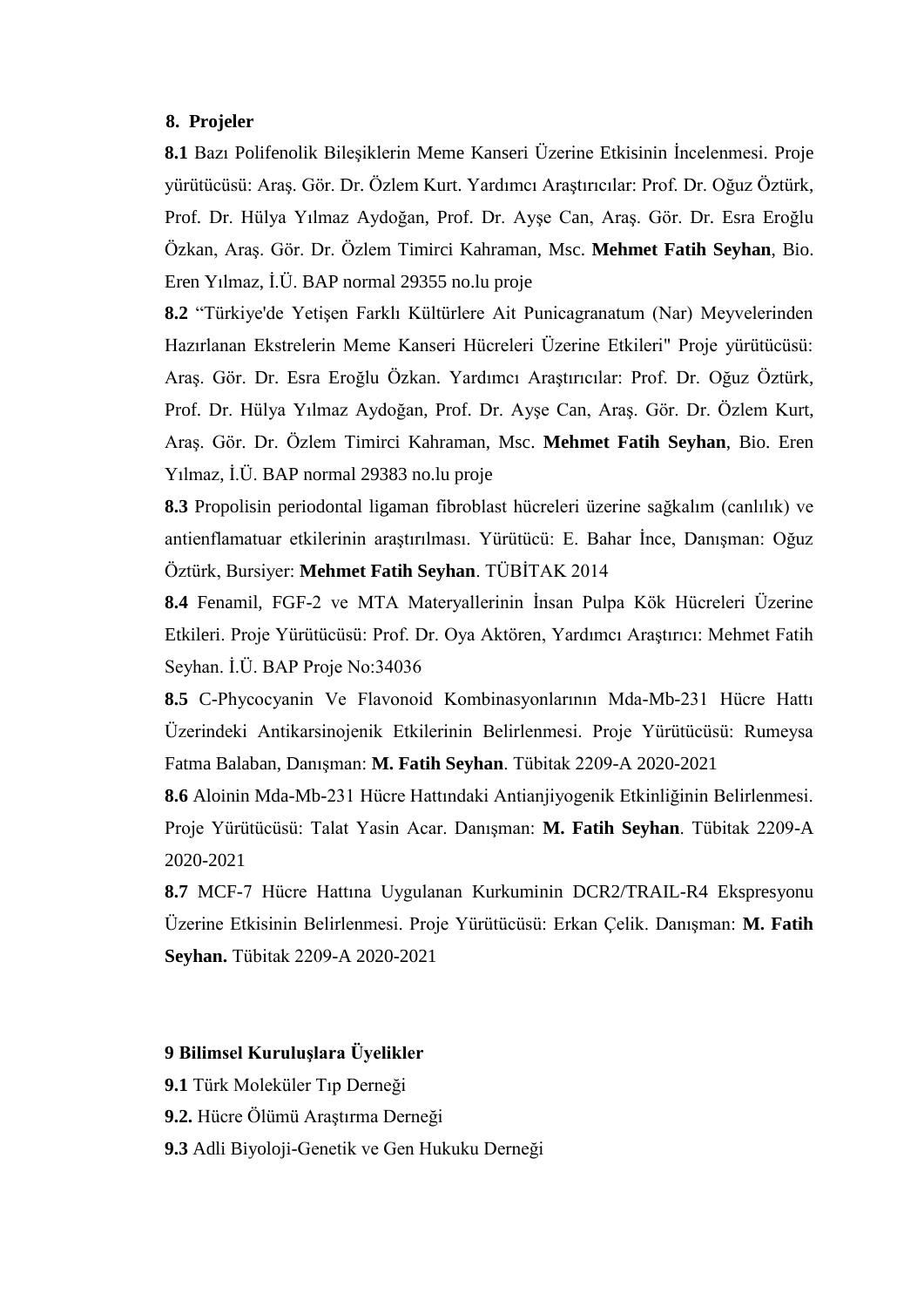### **10. Ödüller**

**10.1. Sözlü Sunum Birincilik Ödülü.** Özlem Timirci-Kahraman, Neslihan Saygılı, **Mehmet Fatih Seyhan**, Eren Yılmaz, Halil İbrahim Kısakesen, Allison Pınar Eronat, Mete Bora Tüzüner, Hülya Yılmaz-Aydoğan, Tülin Öztürk, Oğuz Öztürk. Propolisin Apoptoz İlişkili Yolaklar Üzerindeki Etkilerinin ER+ Meme Kanseri Hücre Soyunda İncelenmesi. Uluslararası Katılımlı 1. Hücre Ölümü Araştırma Kongresi, 30 Ekim-3 Kasım 2013, Çeşme, İzmir.

**10.2. 3rd Oral Presentation Award** "**Mehmet Fatih Seyhan**, Hülya Yılmaz-Aydoğan, Ayça Diren, Ozlem-Timirci Kahraman, Oğuz Öztürk. Investigation of anticarcinogenic effect of polyphenol combinations as a drug on MCF-7 and MCF-10A cell line" 1st International Cell Death Research Congress, Turkey. 4-7 Mayıs 2016.

#### **11. Patentler**

**11.1** Dis saklama solüsyonu. Patent numarası: 2015/11162, İstanbul Üniversitesi Teknoloji Transfer Ofisi. Tescil tarihi: 23.07.2018

**11.2** Diş temizleme solüsyonu. Patent numarası: 2015/11100, İstanbul Üniversitesi Teknoloji Transfer Ofisi. Tescil tarihi: 22.10.2018

**11.3** Dis temizleme ve saklama solüsyonu. Patent numarası: 2016/20091, İstanbul Üniversitesi Teknoloji Transfer Ofisi. Tescil tarihi: 21.01.2020

**11.4** Diş Taşıma Kabı, Patent numarası: 2015/11160, İstanbul Üniversitesi Teknoloji Transfer Ofisi. Tescil tarihi: (25.01.2021)

**11.5** A Dental Storage Box, Patent Number: EP3562430 Publication Date: 30.12.2020 (European Patent Office) International Patent Application, Patent Cooperation Treaty (PCT)

#### **12. İdari Görevler**

**12.1** İstanbul Yeni Yüzyıl Üniversitesi Fen Edebiyat Fakülte Kurulu Doktor Öğretim Üyesi Temsilcisi

**12.2** İstanbul Yeni Yüzyıl Üniversitesi Fen Edebiyat Fakültesi Yönetim Kurulu Doktor Öğretim Üyesi Temsilcisi

**12.3** İstanbul Yeni Yüzyıl Üniversitesi Fen Edebiyat Fakültesi Kalite Güvence Komisyonu Üyesi